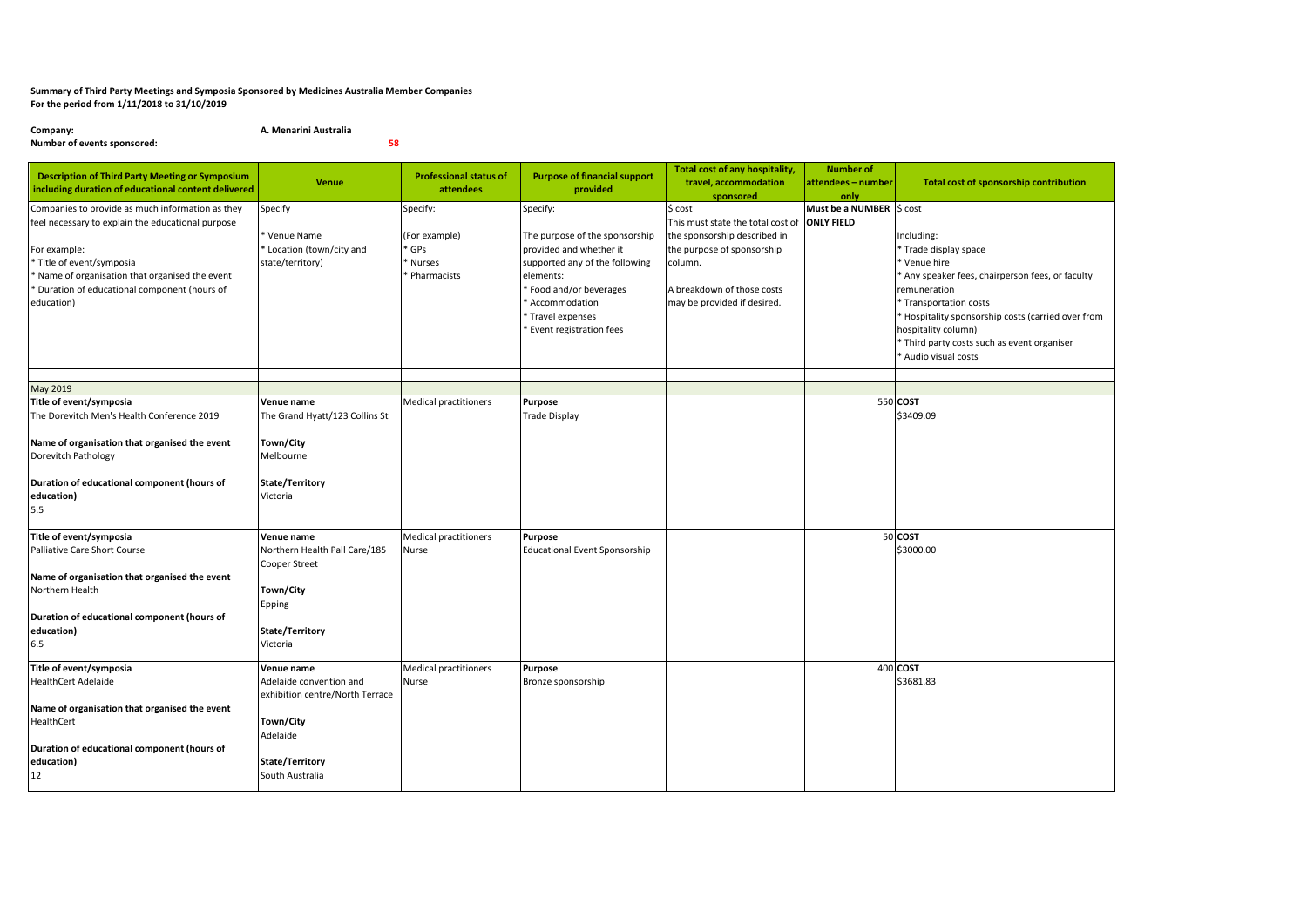| Title of event/symposia                                                                  | Venue name                              | <b>Medical practitioners</b> | Purpose                              |  | 1300 COST  |
|------------------------------------------------------------------------------------------|-----------------------------------------|------------------------------|--------------------------------------|--|------------|
| General Practice Conference and Exhibition (GPCE)<br>Sydney                              | Sydney Showgrounds/1<br>Showground Rd   | Nurse                        | <b>Bronze Sponsorship</b>            |  | \$17274.50 |
|                                                                                          |                                         |                              |                                      |  |            |
| Name of organisation that organised the event                                            | Town/City                               |                              |                                      |  |            |
| <b>GPCE</b>                                                                              | Sydney Olympic Park                     |                              |                                      |  |            |
| Duration of educational component (hours of                                              | State/Territory                         |                              |                                      |  |            |
| education)                                                                               | New South Wales                         |                              |                                      |  |            |
| 16                                                                                       |                                         |                              |                                      |  | 100 COST   |
| Title of event/symposia<br>Respiratory Education Conference 2019: GP Education           | Venue name<br>Hotel Grand Chancellor/23 | <b>Medical practitioners</b> | <b>Purpose</b><br>Silver Sponsorship |  | \$2500.00  |
| Symposium                                                                                | Leichardt Street                        |                              |                                      |  |            |
|                                                                                          |                                         |                              |                                      |  |            |
| Name of organisation that organised the event                                            | Town/City<br><b>Brisbane</b>            |                              |                                      |  |            |
| Inovating                                                                                |                                         |                              |                                      |  |            |
| Duration of educational component (hours of                                              | State/Territory                         |                              |                                      |  |            |
| education)                                                                               | Queensland                              |                              |                                      |  |            |
| 6.5                                                                                      |                                         |                              |                                      |  |            |
| Title of event/symposia                                                                  | Venue name                              | <b>Medical practitioners</b> | <b>Purpose</b>                       |  | 150 COST   |
| National Palliative Care Week: Palliative Care Western                                   | University Club of Western              |                              | Breakfast Sponsorship                |  | \$2500.00  |
| Australia Annual Breakfast                                                               | Australia/Hackett Drive                 |                              |                                      |  |            |
| Name of organisation that organised the event                                            | Town/City                               |                              |                                      |  |            |
| Palliative Care Western Australia                                                        | Crawley                                 |                              |                                      |  |            |
|                                                                                          |                                         |                              |                                      |  |            |
| Duration of educational component (hours of                                              | State/Territory                         |                              |                                      |  |            |
| education)<br>1.5                                                                        | Western Australia                       |                              |                                      |  |            |
| Title of event/symposia                                                                  | Venue name                              | <b>Medical practitioners</b> | Purpose                              |  | 250 COST   |
| Grampians Regional Palliative Care Conference                                            | Royal Automobile Club of                | Nurse                        | <b>Education Event Sponsorship</b>   |  | \$1000.00  |
| Workshop: 'Immunotherapy and Drug Interactions                                           | Victoria (RACV) Goldfields              |                              |                                      |  |            |
| Palliative Care'                                                                         | Resort/1500 Midland Highway             |                              |                                      |  |            |
| Name of organisation that organised the event                                            | Town/City                               |                              |                                      |  |            |
| Grampians Regional Palliative Care Team                                                  | Creswick                                |                              |                                      |  |            |
|                                                                                          |                                         |                              |                                      |  |            |
| Duration of educational component (hours of                                              | State/Territory                         |                              |                                      |  |            |
| education)<br>2.75                                                                       | Victoria                                |                              |                                      |  |            |
|                                                                                          |                                         |                              |                                      |  |            |
| Title of event/symposia                                                                  | Venue name                              | <b>Medical practitioners</b> | Purpose                              |  | 250 COST   |
| Grampians Regional Palliative Care Conference                                            | Royal Automobile Club of                | Nurse                        | <b>Exhibitor Sponsorhip</b>          |  | \$1500.00  |
|                                                                                          | Victoria (RACV) Goldfields              | Psychologist                 |                                      |  |            |
| Name of organisation that organised the event<br>Grampians Regional Palliative Care Team | Resort/1500 Midland Highway             |                              |                                      |  |            |
|                                                                                          | Town/City                               |                              |                                      |  |            |
| Duration of educational component (hours of                                              | Creswick                                |                              |                                      |  |            |
| education)                                                                               |                                         |                              |                                      |  |            |
| 10                                                                                       | State/Territory<br>Victoria             |                              |                                      |  |            |
|                                                                                          |                                         |                              |                                      |  |            |
|                                                                                          |                                         |                              |                                      |  |            |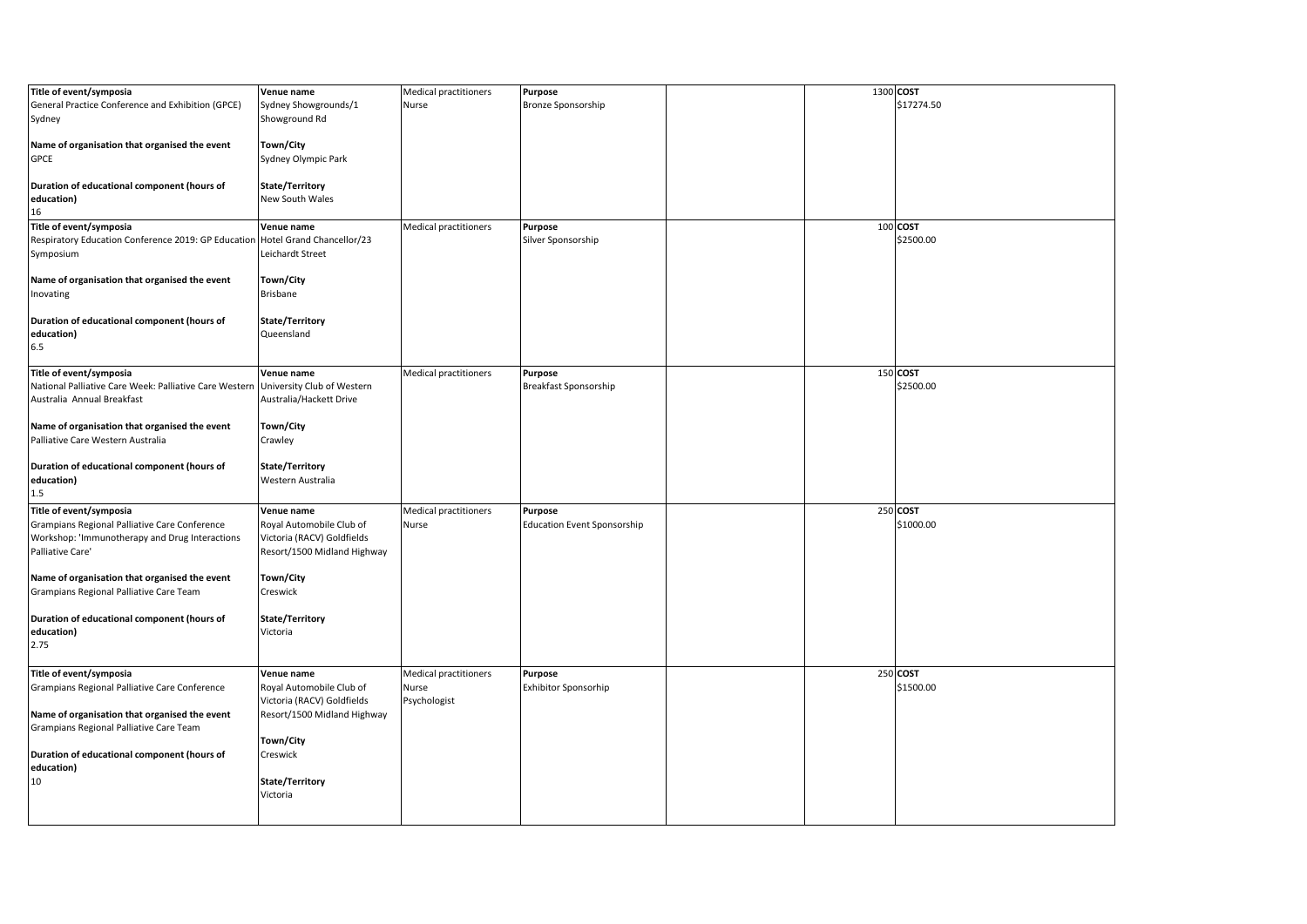| Title of event/symposia                            | Venue name                   | <b>Medical practitioners</b> | Purpose                              |  | 30 COST   |
|----------------------------------------------------|------------------------------|------------------------------|--------------------------------------|--|-----------|
|                                                    |                              |                              |                                      |  | \$600.00  |
| Continuing Professional Development (CPD) Event:   | Horsham RSL/36 McLachlan St  | Nurse                        | <b>Educational Event Sponsorship</b> |  |           |
| Urinary Incontinence                               |                              |                              |                                      |  |           |
|                                                    | Town/City                    |                              |                                      |  |           |
| Name of organisation that organised the event      | Horsham                      |                              |                                      |  |           |
| PHN Western Victoria                               |                              |                              |                                      |  |           |
|                                                    | State/Territory              |                              |                                      |  |           |
| Duration of educational component (hours of        | Victoria                     |                              |                                      |  |           |
| education)                                         |                              |                              |                                      |  |           |
| $\overline{2}$                                     |                              |                              |                                      |  |           |
|                                                    |                              |                              |                                      |  |           |
| Title of event/symposia                            | Venue name                   | Medical practitioners        | Purpose                              |  | 100 COST  |
|                                                    |                              |                              |                                      |  |           |
| Educational Event: Grand Round 'Pain and Acute     | Modbury Hospital/Smart Road  |                              | <b>Educational Event Sponsorship</b> |  | \$5000.00 |
| Hospital', Palliative Medicine Group Discussion    |                              |                              |                                      |  |           |
| 'Opioids, Palliative care in Australia and future  | Town/City                    |                              |                                      |  |           |
| directions in analgesia', Faculty of Pain Medicine | Modbury                      |                              |                                      |  |           |
| Meeting 'New issues for acute and chronic pain',   |                              |                              |                                      |  |           |
| Questions and Answers                              | State/Territory              |                              |                                      |  |           |
|                                                    | South Australia              |                              |                                      |  |           |
| Name of organisation that organised the event      |                              |                              |                                      |  |           |
| Northern Adelaide Palliative Service               |                              |                              |                                      |  |           |
|                                                    |                              |                              |                                      |  |           |
| Duration of educational component (hours of        |                              |                              |                                      |  |           |
| education)                                         |                              |                              |                                      |  |           |
|                                                    |                              |                              |                                      |  |           |
| $\overline{7}$                                     |                              |                              |                                      |  |           |
|                                                    |                              |                              |                                      |  |           |
|                                                    |                              |                              |                                      |  |           |
| Title of event/symposia                            | Venue name                   | <b>Medical practitioners</b> | Purpose                              |  | 150 COST  |
| Nepean Blue Mountains 30th Annual Supportive and   | Chairman's Lounge /Sportsbet | Nurse                        | Gold Sponsorship                     |  | \$3000.00 |
| Palliative Care Conference                         | Stadium, Cnr Ransley and     |                              |                                      |  |           |
|                                                    | Mulgoa Rd                    |                              |                                      |  |           |
| Name of organisation that organised the event      |                              |                              |                                      |  |           |
| Nepean Cancer Care Centre                          | Town/City                    |                              |                                      |  |           |
|                                                    | Penrith                      |                              |                                      |  |           |
| Duration of educational component (hours of        |                              |                              |                                      |  |           |
| education)                                         | State/Territory              |                              |                                      |  |           |
| $\overline{4}$                                     | New South Wales              |                              |                                      |  |           |
|                                                    |                              |                              |                                      |  |           |
| <b>June 2019</b>                                   |                              |                              |                                      |  |           |
| Title of event/symposia                            | Venue name                   | Medical practitioners        | <b>Purpose</b>                       |  | 100 COST  |
| Mens Education Network Services - Sydney           | Four Points by Sheraton/4    |                              | <b>Bronze Exhibitor</b>              |  | \$3000.00 |
|                                                    | Central Park Ave             |                              |                                      |  |           |
| Name of organisation that organised the event      |                              |                              |                                      |  |           |
| <b>MedEd Series</b>                                | Town/City                    |                              |                                      |  |           |
|                                                    |                              |                              |                                      |  |           |
|                                                    | Sydney                       |                              |                                      |  |           |
| Duration of educational component (hours of        |                              |                              |                                      |  |           |
| education)                                         | State/Territory              |                              |                                      |  |           |
| 7                                                  | New South Wales              |                              |                                      |  |           |
|                                                    |                              |                              |                                      |  |           |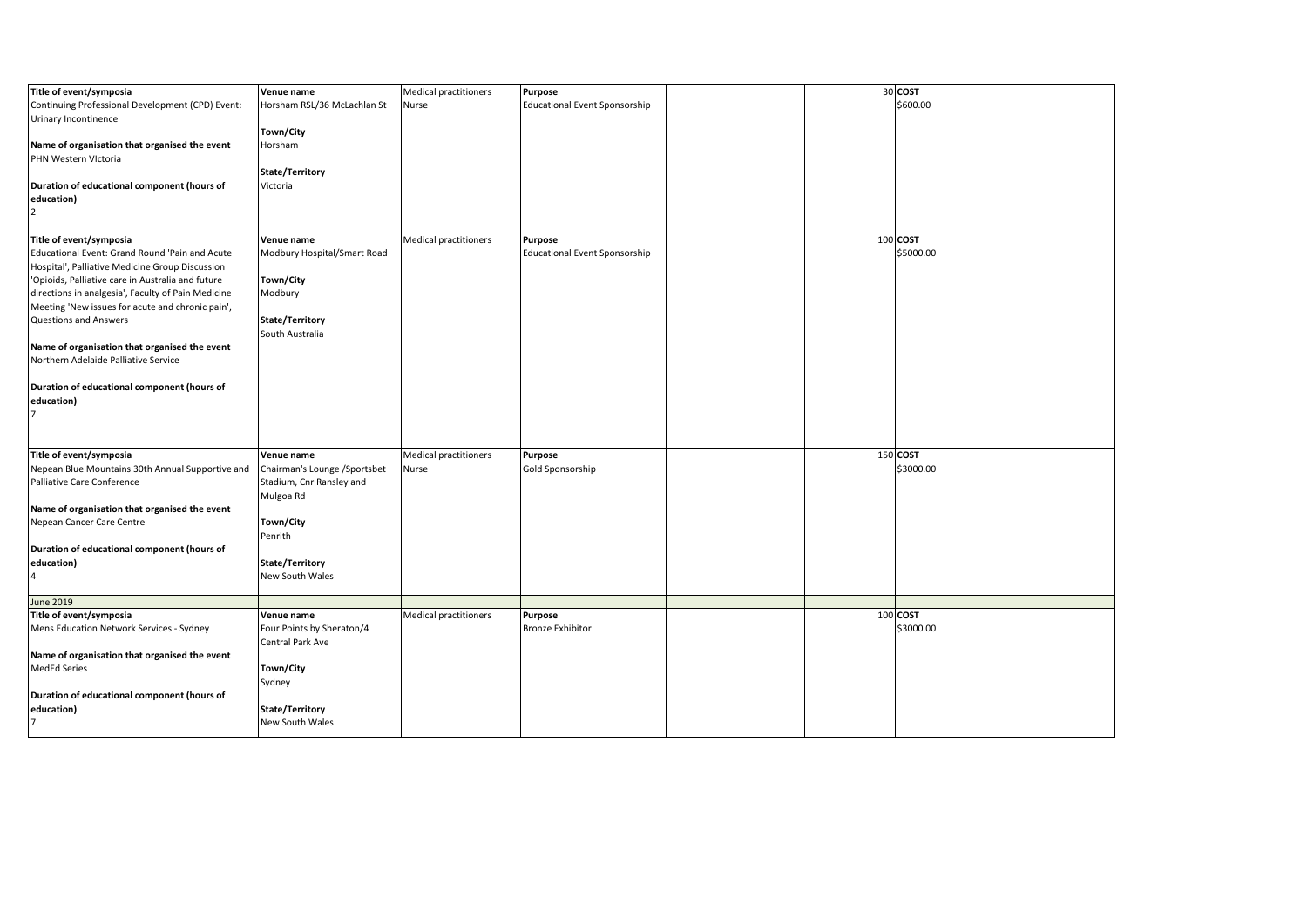| Title of event/symposia                                                           | Venue name                  | <b>Medical practitioners</b> | Purpose                              |  | 300 COST   |
|-----------------------------------------------------------------------------------|-----------------------------|------------------------------|--------------------------------------|--|------------|
| <b>HealthCert Gold Coast</b>                                                      | Gold coast convention and   | Nurse                        | Bronze Sponsorship                   |  | \$3681.83  |
|                                                                                   | exhibition centre/2684-2690 |                              |                                      |  |            |
| Name of organisation that organised the event                                     | Gold Coast Hwy              |                              |                                      |  |            |
| HealthCert                                                                        |                             |                              |                                      |  |            |
|                                                                                   | Town/City                   |                              |                                      |  |            |
| Duration of educational component (hours of                                       | Gold Coast                  |                              |                                      |  |            |
| education)                                                                        |                             |                              |                                      |  |            |
| 12                                                                                | State/Territory             |                              |                                      |  |            |
|                                                                                   | Queensland                  |                              |                                      |  |            |
|                                                                                   |                             |                              |                                      |  |            |
| Title of event/symposia                                                           | Venue name                  | Medical practitioners        | Purpose                              |  | 80 COST    |
| Western Australian Clinical Oncology Group (WACOG) The University Club of Western |                             |                              | <b>Educational Event Sponsorship</b> |  | \$788.03   |
| Cancer Education Meeting Series - 2019                                            | Australia/Hackett Dr        |                              |                                      |  |            |
|                                                                                   |                             |                              |                                      |  |            |
| Name of organisation that organised the event                                     | Town/City                   |                              |                                      |  |            |
| <b>WACOG</b>                                                                      | Crawley                     |                              |                                      |  |            |
|                                                                                   |                             |                              |                                      |  |            |
| Duration of educational component (hours of                                       | State/Territory             |                              |                                      |  |            |
| education)                                                                        | Western Australia           |                              |                                      |  |            |
| $\mathbf{1}$                                                                      |                             |                              |                                      |  |            |
|                                                                                   |                             |                              |                                      |  |            |
|                                                                                   |                             |                              |                                      |  | 120 COST   |
| Title of event/symposia                                                           | Venue name                  | Medical practitioners        | Purpose                              |  |            |
|                                                                                   |                             |                              |                                      |  |            |
| Advanced Trainee in Respiratory Medicine                                          | Acqua Viva/Broadway         |                              | Joint Sponsorship                    |  | \$3750.00  |
| <b>Presentation Dinner</b>                                                        |                             |                              |                                      |  |            |
|                                                                                   | Town/City                   |                              |                                      |  |            |
| Name of organisation that organised the event                                     | Nedlands                    |                              |                                      |  |            |
| Thoracic Society of Australia and New Zealand Ltd                                 |                             |                              |                                      |  |            |
|                                                                                   | State/Territory             |                              |                                      |  |            |
| Duration of educational component (hours of                                       | Western Australia           |                              |                                      |  |            |
| education)                                                                        |                             |                              |                                      |  |            |
| $\overline{4}$                                                                    |                             |                              |                                      |  |            |
|                                                                                   |                             |                              |                                      |  |            |
| Title of event/symposia                                                           | Venue name                  | Medical practitioners        | Purpose                              |  | 700 COST   |
| Cancer Nurses Society of Australia Conference                                     | Melbourne convention and    | Nurse                        | Coffee Lounge Sponsorship            |  | \$22000.00 |
|                                                                                   | exhibition centre/melbourne |                              |                                      |  |            |
| Name of organisation that organised the event                                     | convention centre           |                              | Sponsored the only designated        |  |            |
| Cancer Nurses Society of Australia                                                |                             |                              | coffee lounge available at the       |  |            |
|                                                                                   | Town/City                   |                              | exhibtion. Positioned in a           |  |            |
| Duration of educational component (hours of                                       | Melbourne                   |                              | promitnent location, and             |  |            |
| education)                                                                        |                             |                              | provided delegates with coffee       |  |            |
| 21                                                                                | State/Territory             |                              | and café style furniture to sit and  |  |            |
|                                                                                   | Victoria                    |                              | relax.                               |  |            |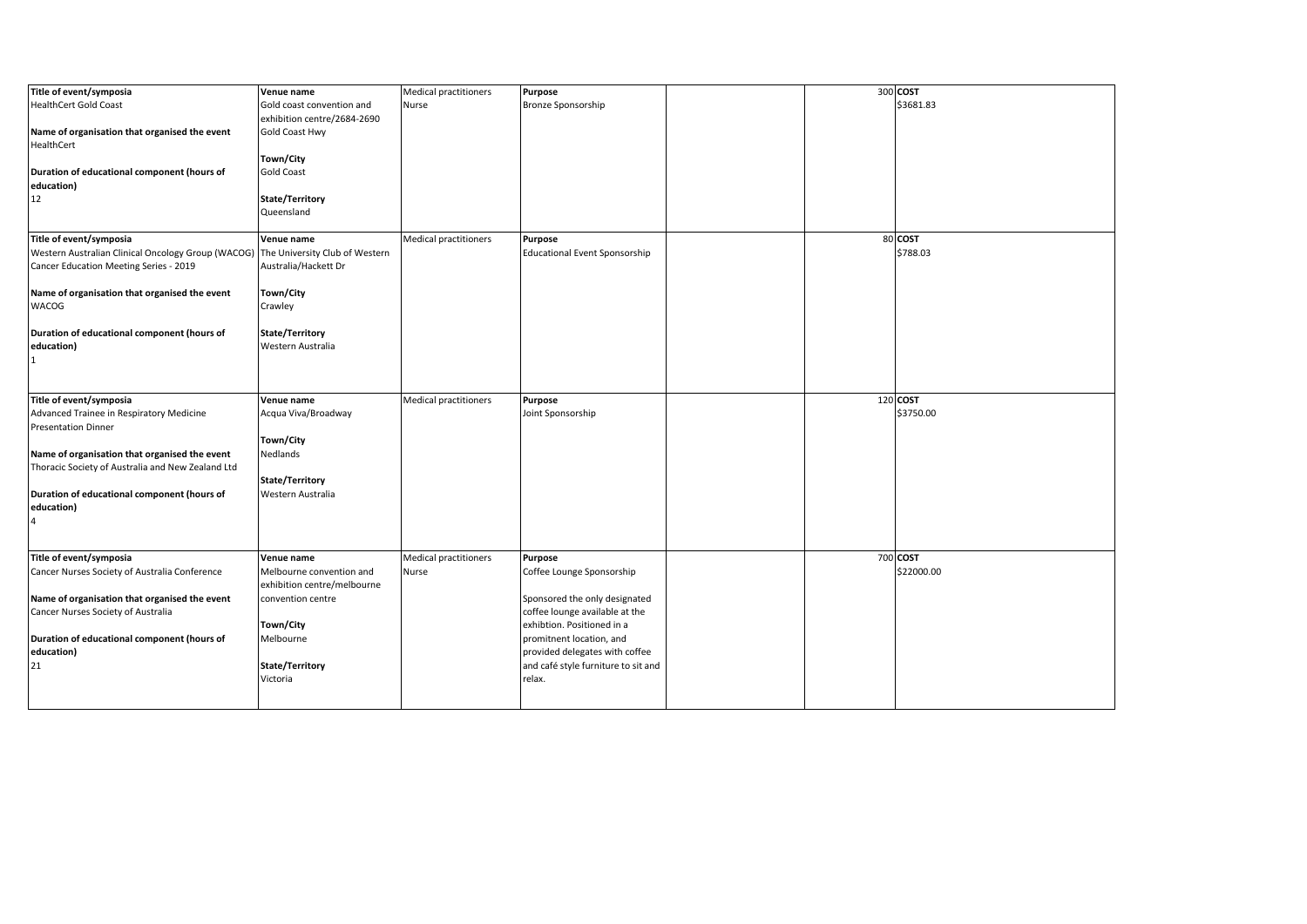| Title of event/symposia                                                       | Venue name                      | Medical practitioners | Purpose                              | <b>COST</b>             | 21 COST                 |
|-------------------------------------------------------------------------------|---------------------------------|-----------------------|--------------------------------------|-------------------------|-------------------------|
| Combined Radiation Oncologists Clinical Protocol and Royal Automobile Club of |                                 |                       | <b>Educational Event Sponsorship</b> | \$1732.73               | \$2278.13               |
| <b>Planning Day</b>                                                           | Victoria (RACV) City Club/501   |                       |                                      |                         |                         |
|                                                                               | <b>Bourke Street</b>            |                       |                                      |                         |                         |
|                                                                               |                                 |                       |                                      | Food and beverage costs | Food and beverage costs |
| Name of organisation that organised the event                                 |                                 |                       |                                      | \$1732.73               | \$1732.73               |
| Austin Health                                                                 | Town/City                       |                       |                                      |                         |                         |
|                                                                               | Melbourne                       |                       |                                      |                         | <b>Venue Hire</b>       |
| Duration of educational component (hours of                                   |                                 |                       |                                      |                         | \$545.40                |
| education)                                                                    | State/Territory                 |                       |                                      |                         |                         |
| $\overline{4}$                                                                | Victoria                        |                       |                                      |                         |                         |
| <b>July 2019</b>                                                              |                                 |                       |                                      |                         |                         |
|                                                                               |                                 |                       |                                      |                         |                         |
| Title of event/symposia                                                       | Venue name                      | Medical practitioners | Purpose                              |                         | 500 COST                |
| Thoracic Society of Australia and New Zealand                                 | Australian Institute of         |                       | <b>Exhibitor Sponsorhip</b>          |                         | \$1800.00               |
| Western Australia Annual Scientific Meeting                                   | Management WA /76 Birkdale St   |                       |                                      |                         |                         |
|                                                                               |                                 |                       |                                      |                         |                         |
| Name of organisation that organised the event                                 | Town/City                       |                       |                                      |                         |                         |
| Thoracic Society of Australia and New Zealand Ltd                             | Floreat                         |                       |                                      |                         |                         |
|                                                                               |                                 |                       |                                      |                         |                         |
| Duration of educational component (hours of                                   | State/Territory                 |                       |                                      |                         |                         |
| education)                                                                    | Western Australia               |                       |                                      |                         |                         |
| 9                                                                             |                                 |                       |                                      |                         |                         |
|                                                                               |                                 |                       |                                      |                         |                         |
| Title of event/symposia                                                       | Venue name                      | Medical practitioners | Purpose                              |                         | 100 COST                |
| <b>Westmead Respiratory Education Day</b>                                     | <b>Westmead Hospital</b>        |                       | <b>Educational Event Sponsorship</b> |                         | \$500.00                |
|                                                                               |                                 |                       |                                      |                         |                         |
|                                                                               | /Hawkesbury Road                |                       |                                      |                         |                         |
| Name of organisation that organised the event                                 |                                 |                       |                                      |                         |                         |
| Westmead Hospital Foundation                                                  | Town/City                       |                       |                                      |                         |                         |
|                                                                               | Westmead                        |                       |                                      |                         |                         |
| Duration of educational component (hours of                                   |                                 |                       |                                      |                         |                         |
| education)                                                                    | State/Territory                 |                       |                                      |                         |                         |
| 6.5                                                                           | New South Wales                 |                       |                                      |                         |                         |
|                                                                               |                                 |                       |                                      |                         |                         |
| Title of event/symposia                                                       | Venue name                      | Medical practitioners | Purpose                              |                         | 80 COST                 |
| Western Australia Cancer Education Meeting Series                             | The University Club of Western  |                       | <b>Educational Event Sponsorship</b> |                         | \$1000.00               |
| 2019                                                                          | Australia/Hackett Drive         |                       |                                      |                         |                         |
|                                                                               |                                 |                       |                                      |                         |                         |
| Name of organisation that organised the event                                 | Town/City                       |                       |                                      |                         |                         |
| Western Australian Clinical Oncology Group (WACOG) Crawley                    |                                 |                       |                                      |                         |                         |
|                                                                               |                                 |                       |                                      |                         |                         |
| Duration of educational component (hours of                                   | State/Territory                 |                       |                                      |                         |                         |
|                                                                               |                                 |                       |                                      |                         |                         |
| education)                                                                    | Western Australia               |                       |                                      |                         |                         |
| 2.5                                                                           |                                 |                       |                                      |                         |                         |
|                                                                               |                                 |                       |                                      |                         |                         |
|                                                                               |                                 |                       |                                      |                         |                         |
| Title of event/symposia                                                       | Venue name                      | Medical practitioners | Purpose                              |                         | 100 COST                |
| Urology Matters 2019: GP Education Symposium                                  | <b>Empire Apartment Hotel</b>   |                       | Silver Sponsorship                   |                         | \$2500.00               |
| Rockhampton                                                                   | Conference Centre/5 East Street |                       |                                      |                         |                         |
|                                                                               |                                 |                       |                                      |                         |                         |
| Name of organisation that organised the event                                 | Town/City                       |                       |                                      |                         |                         |
| <b>Brisbane Urology Clinc</b>                                                 | Rockhampton                     |                       |                                      |                         |                         |
|                                                                               |                                 |                       |                                      |                         |                         |
| Duration of educational component (hours of                                   | State/Territory                 |                       |                                      |                         |                         |
| education)                                                                    | Queensland                      |                       |                                      |                         |                         |
| $\overline{7}$                                                                |                                 |                       |                                      |                         |                         |
|                                                                               |                                 |                       |                                      |                         |                         |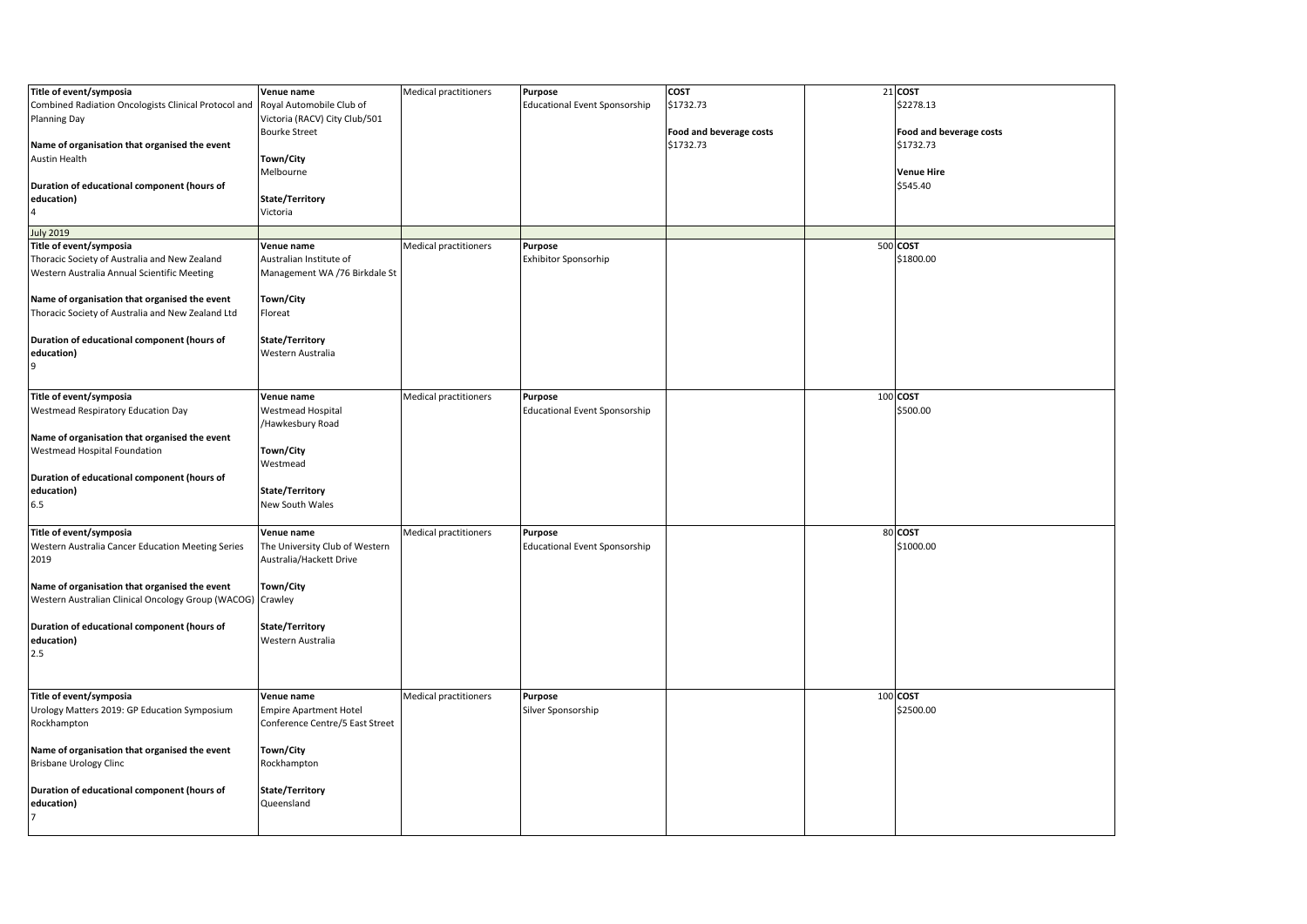| Title of event/symposia                                                  | Venue name                      | Medical practitioners        | Purpose                              |  | 300 COST   |
|--------------------------------------------------------------------------|---------------------------------|------------------------------|--------------------------------------|--|------------|
| Dimensions of Palliative Care- Exploring the Spiritual                   | Victoria Park Function          | Nurse                        | Trade Display Sponsorship            |  | \$2500.00  |
|                                                                          | Venue/261 Herston Road          |                              |                                      |  |            |
| Name of organisation that organised the event                            |                                 |                              |                                      |  |            |
| The QLD Palliative Care Spirituality Group                               | Town/City                       |                              |                                      |  |            |
|                                                                          | Herston                         |                              |                                      |  |            |
| Duration of educational component (hours of                              |                                 |                              |                                      |  |            |
| education)                                                               | State/Territory                 |                              |                                      |  |            |
| 6.5                                                                      | Queensland                      |                              |                                      |  |            |
|                                                                          |                                 |                              |                                      |  |            |
|                                                                          |                                 |                              |                                      |  |            |
| Title of event/symposia                                                  | Venue name                      | Medical practitioners        | Purpose                              |  | 200 COST   |
| Australian and New Zealand Society of Palliative                         | The Jasper Hotel /489 Elizabeth | Nurse                        | Exhibitor Sponsorship                |  | \$10000.00 |
| Medicine Medical & Surgical Update 2019                                  | <b>St</b>                       |                              |                                      |  |            |
|                                                                          |                                 |                              |                                      |  |            |
| Name of organisation that organised the event                            | Town/City                       |                              |                                      |  |            |
| Australian and New Zealand Society of Palliative                         | Melbourne                       |                              |                                      |  |            |
| Medicine                                                                 |                                 |                              |                                      |  |            |
|                                                                          | State/Territory                 |                              |                                      |  |            |
| Duration of educational component (hours of                              | Victoria                        |                              |                                      |  |            |
| education)                                                               |                                 |                              |                                      |  |            |
| 16                                                                       |                                 |                              |                                      |  |            |
|                                                                          |                                 |                              |                                      |  |            |
| Title of event/symposia                                                  | Venue name                      | <b>Medical practitioners</b> | Purpose                              |  | 40 COST    |
| CPD Education Event: Paliative Care - Key updates in                     | Holmesglen Private Hospital/490 |                              | <b>Educational Event Sponsorship</b> |  | \$2000.00  |
| palliative care medicine.                                                | South Rd                        |                              |                                      |  |            |
|                                                                          |                                 |                              |                                      |  |            |
| Name of organisation that organised the event                            | Town/City                       |                              |                                      |  |            |
| Holmesglen Private Hospital                                              | Moorabbin                       |                              |                                      |  |            |
|                                                                          |                                 |                              |                                      |  |            |
| Duration of educational component (hours of                              | State/Territory                 |                              |                                      |  |            |
| education)                                                               | Victoria                        |                              |                                      |  |            |
| $\overline{2}$                                                           |                                 |                              |                                      |  |            |
|                                                                          |                                 |                              |                                      |  |            |
| Title of event/symposia                                                  | Venue name                      | <b>Medical practitioners</b> | Purpose                              |  | 35 COST    |
| <b>GP Education Event Mackay</b>                                         | The Dispensary Mackay/84        |                              | <b>Educational Event Sponsorship</b> |  | \$2336.73  |
|                                                                          | Wood Street                     |                              |                                      |  |            |
| Name of organisation that organised the event<br>Mackay Private Hospital | Town/City                       |                              |                                      |  |            |
|                                                                          | Mackay                          |                              |                                      |  |            |
| Duration of educational component (hours of                              |                                 |                              |                                      |  |            |
| education)                                                               | State/Territory                 |                              |                                      |  |            |
| $\overline{2}$                                                           | Queensland                      |                              |                                      |  |            |
|                                                                          |                                 |                              |                                      |  |            |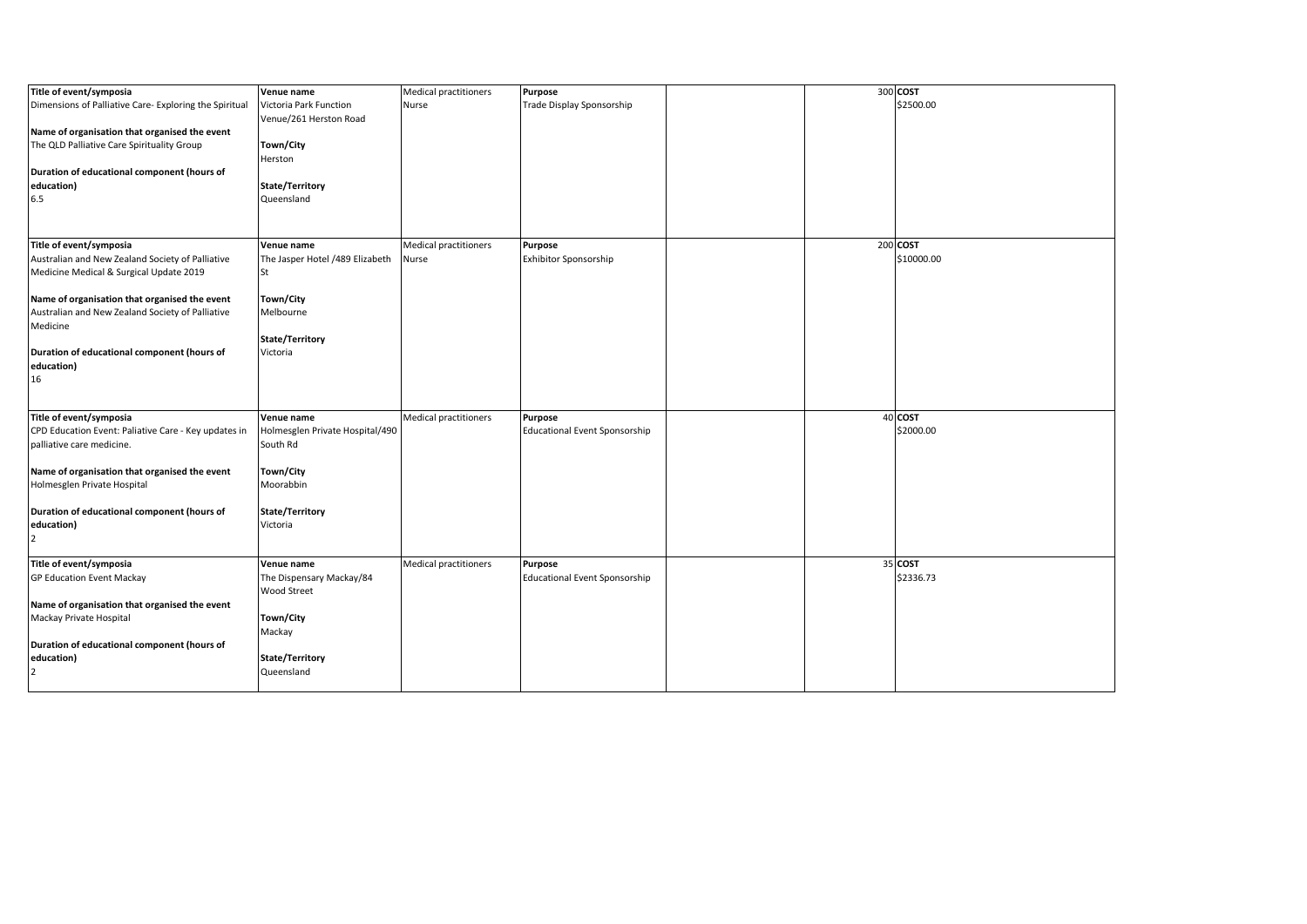| Title of event/symposia                             | Venue name                         | Medical practitioners        | <b>Purpose</b>                       |  | 30 COST   |
|-----------------------------------------------------|------------------------------------|------------------------------|--------------------------------------|--|-----------|
|                                                     |                                    |                              |                                      |  | \$5000.00 |
| Western Australia Cardiology MasterClass 2019       | Acqua Viva on the                  | Nurse                        | <b>Educational Event Sponsorship</b> |  |           |
|                                                     | Swan/Broadway                      |                              |                                      |  |           |
| Name of organisation that organised the event       |                                    |                              |                                      |  |           |
| Harry Perkins Institute of Medical Research         | Town/City                          |                              |                                      |  |           |
|                                                     | Nedlands                           |                              |                                      |  |           |
| Duration of educational component (hours of         |                                    |                              |                                      |  |           |
| education)                                          | State/Territory                    |                              |                                      |  |           |
| 2.5                                                 | Western Australia                  |                              |                                      |  |           |
|                                                     |                                    |                              |                                      |  |           |
|                                                     |                                    |                              |                                      |  |           |
|                                                     |                                    |                              |                                      |  |           |
| August 2019                                         |                                    |                              |                                      |  |           |
| Title of event/symposia                             | Venue name                         | Medical practitioners        | <b>Purpose</b>                       |  | 100 COST  |
| Hunter Postgraduate Medical Institute (HPMI)        | McDonald Jones Stadium/294         | Nurse                        | Gold Sponsorship                     |  | \$2000.00 |
| Newcastle Weekend Meeting                           | <b>Turton Rd</b>                   |                              |                                      |  |           |
|                                                     |                                    |                              |                                      |  |           |
| Name of organisation that organised the event       | Town/City                          |                              |                                      |  |           |
|                                                     |                                    |                              |                                      |  |           |
| Hunter Postgraduate Medical Institute               | Broadmeadow                        |                              |                                      |  |           |
|                                                     |                                    |                              |                                      |  |           |
| Duration of educational component (hours of         | State/Territory                    |                              |                                      |  |           |
| education)                                          | <b>New South Wales</b>             |                              |                                      |  |           |
| 10                                                  |                                    |                              |                                      |  |           |
|                                                     |                                    |                              |                                      |  |           |
| Title of event/symposia                             | Venue name                         | Medical practitioners        | <b>Purpose</b>                       |  | 250 COST  |
| BJC Arthritis Symposium 2019                        | Dr Chau Chak Wing Building,        |                              | <b>Bronze Sponsorship</b>            |  | \$4500.00 |
|                                                     | UTS/14 Ultimo Road                 |                              |                                      |  |           |
| Name of organisation that organised the event       |                                    |                              |                                      |  |           |
| <b>BJC Health</b>                                   | Town/City                          |                              |                                      |  |           |
|                                                     |                                    |                              |                                      |  |           |
|                                                     | Haymarket                          |                              |                                      |  |           |
| Duration of educational component (hours of         |                                    |                              |                                      |  |           |
| education)                                          | State/Territory                    |                              |                                      |  |           |
| 6                                                   | New South Wales                    |                              |                                      |  |           |
|                                                     |                                    |                              |                                      |  |           |
| Title of event/symposia                             | Venue name                         | Medical practitioners        | <b>Purpose</b>                       |  | 110 COST  |
| Bangladesh Medical Society of South Australia       | University of Adelaide, Adelaide   |                              | <b>Educational Event Sponsorship</b> |  | \$1500.00 |
| (BAMSSA) Annual Scientific Meeting                  | <b>Health and Medical Sciences</b> |                              |                                      |  |           |
|                                                     | Building/4 North Terrace           |                              |                                      |  |           |
| Name of organisation that organised the event       |                                    |                              |                                      |  |           |
| <b>BAMSSA</b>                                       | Town/City                          |                              |                                      |  |           |
|                                                     | Adelaide                           |                              |                                      |  |           |
|                                                     |                                    |                              |                                      |  |           |
| Duration of educational component (hours of         |                                    |                              |                                      |  |           |
| education)                                          | State/Territory                    |                              |                                      |  |           |
| 4.5                                                 | South Australia                    |                              |                                      |  |           |
|                                                     |                                    |                              |                                      |  |           |
| Title of event/symposia                             | Venue name                         | <b>Medical practitioners</b> | <b>Purpose</b>                       |  | 200 COST  |
| Australian Cardiovascular Health and Rehabilitation | Kirribilli Club/11 Harbourview     | Nurse                        | <b>Exhibitor Sponsorship</b>         |  | \$2000.00 |
| Association (ACRA) 2019 29th Annual Scientific      | Cres, Lavender Bay                 |                              |                                      |  |           |
| <b>Meeting Sydney</b>                               |                                    |                              |                                      |  |           |
|                                                     | Town/City                          |                              |                                      |  |           |
| Name of organisation that organised the event       | Sydney                             |                              |                                      |  |           |
| <b>ACRA</b>                                         |                                    |                              |                                      |  |           |
|                                                     | State/Territory                    |                              |                                      |  |           |
| Duration of educational component (hours of         | New South Wales                    |                              |                                      |  |           |
| education)                                          |                                    |                              |                                      |  |           |
|                                                     |                                    |                              |                                      |  |           |
| 10                                                  |                                    |                              |                                      |  |           |
|                                                     |                                    |                              |                                      |  |           |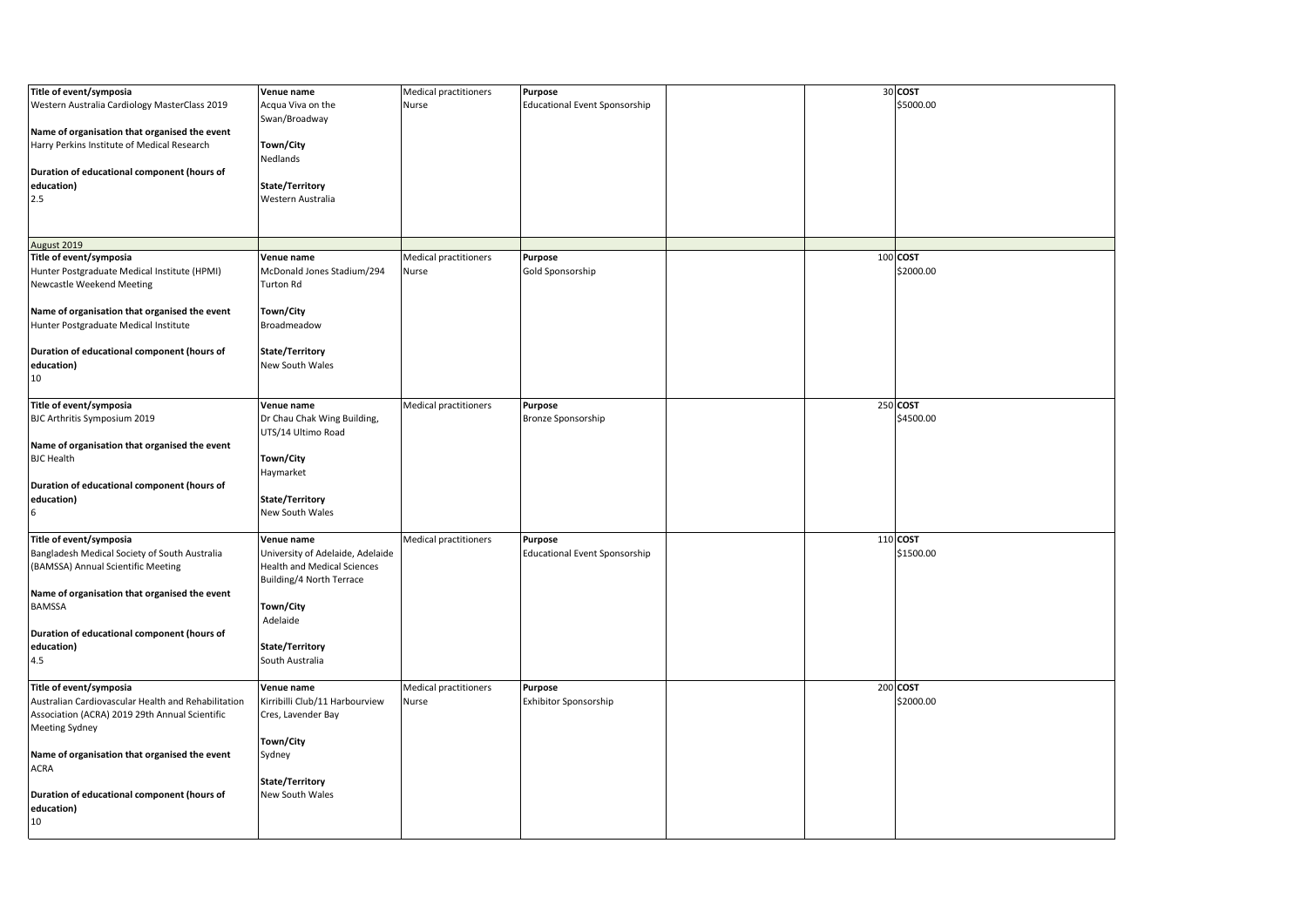| Title of event/symposia                              | Venue name                       | Medical practitioners        | Purpose                              | 1000 COST |           |
|------------------------------------------------------|----------------------------------|------------------------------|--------------------------------------|-----------|-----------|
| Cardiac Society of Australia and New Zealand (CSANZ) | Adelaide Convention and          | Nurse                        | Trade Display Sponsorship            |           | \$6363.63 |
| Annual Scientific Meeting 2019 and Australia & New   | Exhibition Centre/North Terrace, |                              |                                      |           |           |
| Zealand Endovascular Therapies (ANZET) Meeting       | Adelaide SA 5000                 |                              |                                      |           |           |
| 2019                                                 |                                  |                              |                                      |           |           |
|                                                      | Town/City                        |                              |                                      |           |           |
| Name of organisation that organised the event        | Adelaide                         |                              |                                      |           |           |
| <b>CSANZ and ANZET</b>                               |                                  |                              |                                      |           |           |
|                                                      | State/Territory                  |                              |                                      |           |           |
| Duration of educational component (hours of          | South Australia                  |                              |                                      |           |           |
| education)                                           |                                  |                              |                                      |           |           |
| 20                                                   |                                  |                              |                                      |           |           |
|                                                      |                                  |                              |                                      |           |           |
|                                                      |                                  |                              |                                      |           |           |
| Title of event/symposia                              | Venue name                       | <b>Medical practitioners</b> | Purpose                              |           | 80 COST   |
| Cancer Nurses Society of Australia (CNSA) Hunter     | Noah's on the Beach/39 Zaara     | Nurse                        | Silver Sponsorship for two           |           | \$7000.00 |
| Regional Group Sponsorship 2019                      | Streeet                          |                              | educational events                   |           |           |
|                                                      |                                  |                              |                                      |           |           |
| Name of organisation that organised the event        | Town/City                        |                              |                                      |           |           |
| <b>CNSA Hunter Regional Group</b>                    | Newcastle                        |                              |                                      |           |           |
|                                                      |                                  |                              |                                      |           |           |
| Duration of educational component (hours of          | State/Territory                  |                              |                                      |           |           |
| education)                                           | New South Wales                  |                              |                                      |           |           |
| $\overline{3}$                                       |                                  |                              |                                      |           |           |
| Title of event/symposia                              | Venue name                       | <b>Medical practitioners</b> | Purpose                              |           | 30 COST   |
| CPD Education Event: Skin cancer overview &          | Glen Logan Restaurant/37-39      | Nurse                        | <b>Educational Event Sponsorship</b> |           | \$600.00  |
| common dermatological conditions                     | Dooen Rd                         |                              |                                      |           |           |
|                                                      |                                  |                              |                                      |           |           |
| Name of organisation that organised the event        | Town/City                        |                              |                                      |           |           |
| Western Victoria Primary Health Network              | Horsham                          |                              |                                      |           |           |
|                                                      |                                  |                              |                                      |           |           |
| Duration of educational component (hours of          | State/Territory                  |                              |                                      |           |           |
| education)                                           | Victoria                         |                              |                                      |           |           |
| $\overline{2}$                                       |                                  |                              |                                      |           |           |
|                                                      |                                  |                              |                                      |           |           |
| Title of event/symposia                              | Venue name                       | Medical practitioners        | Purpose                              |           | 120 COST  |
| Cabrini GP Symposium-The new era in Cancer Care      | Kooyong Lawn Tennis Club/489     |                              | <b>Educational Event Sponsorship</b> |           | \$2000.00 |
|                                                      | Glenferrie Road                  |                              |                                      |           |           |
| Name of organisation that organised the event        |                                  |                              |                                      |           |           |
| Cabrini                                              | Town/City                        |                              |                                      |           |           |
|                                                      | Kooyong                          |                              |                                      |           |           |
| Duration of educational component (hours of          |                                  |                              |                                      |           |           |
| education)                                           | State/Territory                  |                              |                                      |           |           |
| 4                                                    | Victoria                         |                              |                                      |           |           |
|                                                      |                                  |                              |                                      |           |           |
|                                                      |                                  |                              |                                      |           |           |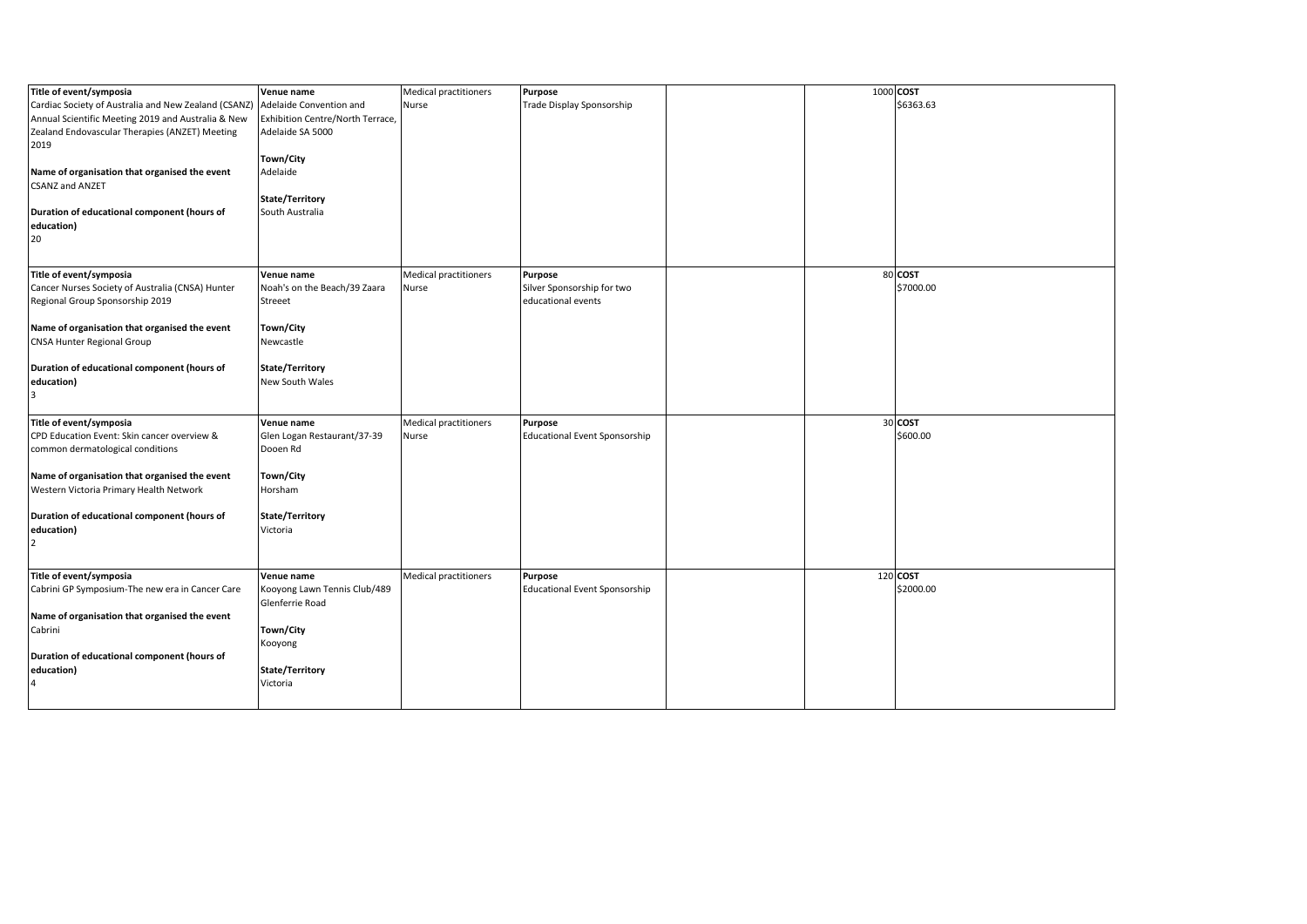| Title of event/symposia                           | Venue name                       | <b>Medical practitioners</b> | <b>Purpose</b>                       |                         | 120 COST                |
|---------------------------------------------------|----------------------------------|------------------------------|--------------------------------------|-------------------------|-------------------------|
| GenesisCare 17th Education Seminar                | Joondalup Hotel/Country Club     |                              | <b>Educational Event Sponsorship</b> |                         | \$272.73                |
|                                                   | Blvd                             |                              |                                      |                         |                         |
| Name of organisation that organised the event     |                                  |                              |                                      |                         |                         |
| GenesisCare                                       | Town/City                        |                              |                                      |                         |                         |
|                                                   |                                  |                              |                                      |                         |                         |
|                                                   | Connolly                         |                              |                                      |                         |                         |
| Duration of educational component (hours of       |                                  |                              |                                      |                         |                         |
| education)                                        | State/Territory                  |                              |                                      |                         |                         |
| 4.5                                               | Western Australia                |                              |                                      |                         |                         |
|                                                   |                                  |                              |                                      |                         |                         |
| Title of event/symposia                           | Venue name                       | <b>Medical practitioners</b> | Purpose                              |                         | 100 COST                |
| GenesisCare Mandurah Launch                       | GenesisCare Mandurah/35          |                              | <b>Educational Event Sponsorship</b> |                         | \$227.27                |
|                                                   |                                  |                              |                                      |                         |                         |
|                                                   | Minilya Parkway                  |                              |                                      |                         |                         |
| Name of organisation that organised the event     |                                  |                              |                                      |                         |                         |
| GenesisCare                                       | Town/City                        |                              |                                      |                         |                         |
|                                                   | Greenfields                      |                              |                                      |                         |                         |
| Duration of educational component (hours of       |                                  |                              |                                      |                         |                         |
| education)                                        | State/Territory                  |                              |                                      |                         |                         |
| 3                                                 | Western Australia                |                              |                                      |                         |                         |
|                                                   |                                  |                              |                                      |                         |                         |
|                                                   |                                  |                              |                                      |                         | 35 COST                 |
| Title of event/symposia                           | Venue name                       | <b>Medical practitioners</b> | Purpose                              | Food and beverage costs |                         |
| <b>Cairns Physicians Meeting</b>                  | Doubletree By Hilton/121-123     |                              | <b>Educational Event Sponsorship</b> | \$1605.91               | \$1742.27               |
|                                                   | Esplanade                        |                              |                                      |                         |                         |
| Name of organisation that organised the event     |                                  |                              |                                      |                         |                         |
| Cairns & Hinterland Hospital and Health Service - | Town/City                        |                              |                                      |                         | Food and beverage costs |
| Department Of Medicine                            | Cairns                           |                              |                                      |                         | \$1605.91               |
|                                                   |                                  |                              |                                      |                         |                         |
| Duration of educational component (hours of       | State/Territory                  |                              |                                      |                         | <b>Venue Hire</b>       |
| education)                                        | Queensland                       |                              |                                      |                         | \$136.36                |
| $\mathbf{1}$                                      |                                  |                              |                                      |                         |                         |
| Title of event/symposia                           |                                  |                              |                                      |                         | 400 COST                |
|                                                   | Venue name                       | <b>Medical practitioners</b> | <b>Purpose</b>                       |                         |                         |
| Annual HealthCert Skin Cancer Summit              | <b>Brisbane Convention &amp;</b> | Nurse                        | Bronze Sponsorship                   |                         | \$4090.91               |
|                                                   | <b>Exhibition Centre, South</b>  |                              |                                      |                         |                         |
| Name of organisation that organised the event     | Bank/Merivale St & Glenelg       |                              |                                      |                         |                         |
| HealthCert                                        | Street                           |                              |                                      |                         |                         |
|                                                   |                                  |                              |                                      |                         |                         |
| Duration of educational component (hours of       | Town/City                        |                              |                                      |                         |                         |
| education)                                        | South Brisbane                   |                              |                                      |                         |                         |
| 12                                                |                                  |                              |                                      |                         |                         |
|                                                   | State/Territory                  |                              |                                      |                         |                         |
|                                                   | Queensland                       |                              |                                      |                         |                         |
|                                                   |                                  |                              |                                      |                         |                         |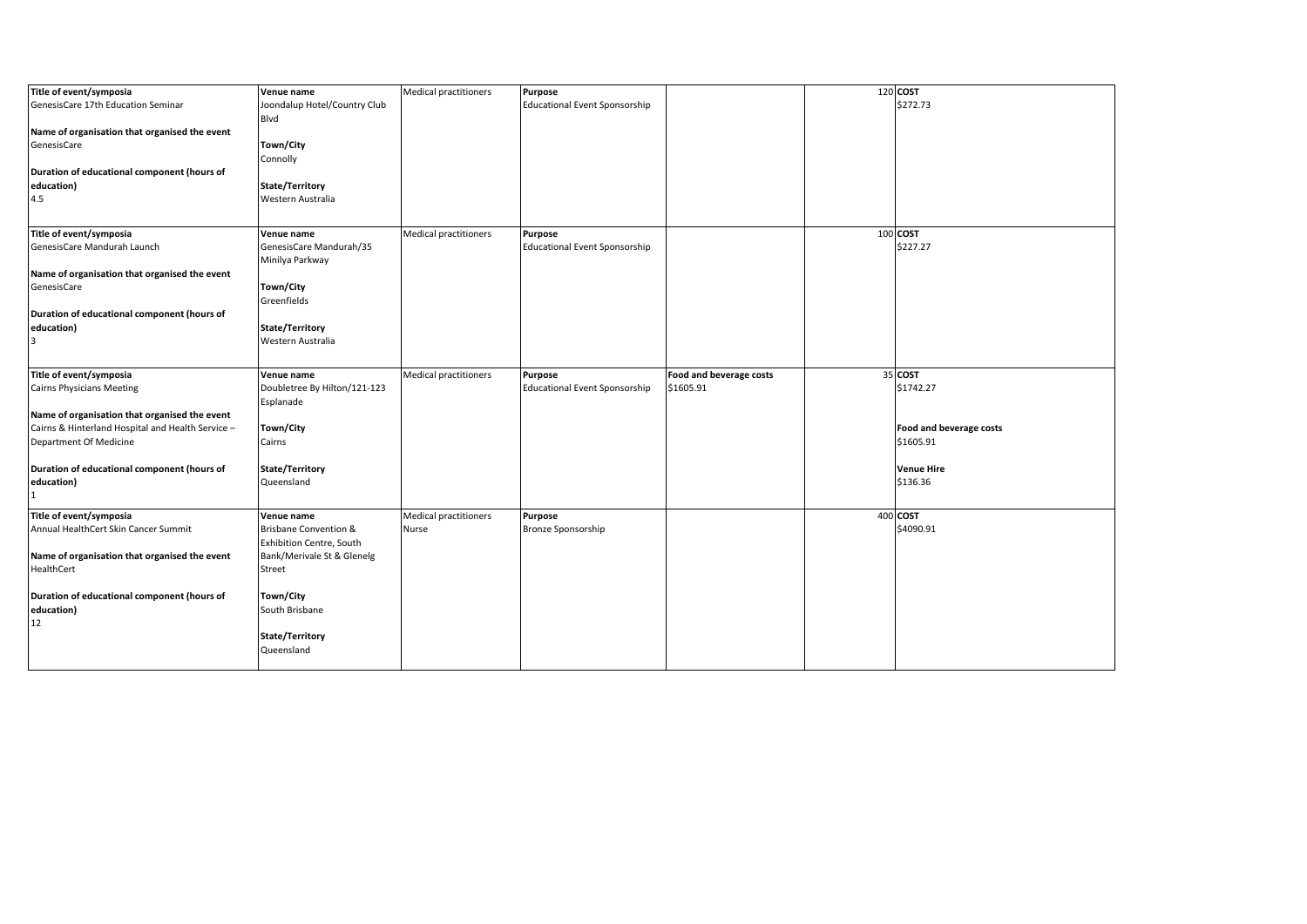| Title of event/symposia<br>Masterclass '19: South Australia's peak rural doctors                         | Venue name<br><b>Adelaide Convention</b>         | <b>Medical practitioners</b>          | <b>Purpose</b><br>Trade Display Sponsorship            |  | 100 COST<br>\$2000.00 |
|----------------------------------------------------------------------------------------------------------|--------------------------------------------------|---------------------------------------|--------------------------------------------------------|--|-----------------------|
| networking & education event                                                                             | Centre/North Terrace                             |                                       |                                                        |  |                       |
| Name of organisation that organised the event<br>Rural Doctors' Association of South Australia Inc.      | Town/City<br>Adelaide                            |                                       |                                                        |  |                       |
| Duration of educational component (hours of<br>education)<br>14                                          | State/Territory<br>South Australia               |                                       |                                                        |  |                       |
| Title of event/symposia                                                                                  | Venue name                                       | <b>Medical practitioners</b>          | Purpose                                                |  | 60 COST               |
| Pakistani Medical Association of South Australia<br>(PMASA) Annual Continued Medical Education 2019      | Atura Hotel/ 1 Atura Cct                         |                                       | <b>Educational Event Sponsorship</b>                   |  | \$1500.00             |
| Name of organisation that organised the event<br>PMASA                                                   | Town/City<br>Adelaide Airport                    |                                       |                                                        |  |                       |
| Duration of educational component (hours of<br>education)<br>3                                           | State/Territory<br>South Australia               |                                       |                                                        |  |                       |
| Title of event/symposia                                                                                  | Venue name                                       | <b>Medical practitioners</b>          | <b>Purpose</b>                                         |  | 80 COST               |
| 2019 General Practice Education Series and Research<br>Week: Putting Patient First in Voluntary Assisted | St John of God Subiaco<br>Conference Centre      |                                       | <b>Educational Event Sponsorship</b>                   |  | \$1136.09             |
| Dying                                                                                                    | Auditorium/12 Salvado Rd                         |                                       |                                                        |  |                       |
| Name of organisation that organised the event<br>St John of God Subiaco Hospital                         | Town/City<br>Subiaco                             |                                       |                                                        |  |                       |
| Duration of educational component (hours of<br>education)<br>$\overline{2}$                              | State/Territory<br>Western Australia             |                                       |                                                        |  |                       |
| Title of event/symposia<br>2019 Westmead Hospital Week                                                   | Venue name<br>Westmead Hospital / Cnr            | <b>Medical practitioners</b><br>Nurse | <b>Purpose</b><br><b>Educational Event Sponsorship</b> |  | 120 COST<br>\$1400.00 |
| Name of organisation that organised the event<br>The Westmead Association                                | Hawkesbury and Darcy Rd<br>Town/City<br>Westmead |                                       |                                                        |  |                       |
| Duration of educational component (hours of<br>education)<br>23.5                                        | State/Territory<br>New South Wales               |                                       |                                                        |  |                       |
| Title of event/symposia<br>Women's Health Conference                                                     | Venue name<br>The Grand Hyatt/123 Collins St     | Medical practitioners                 | <b>Purpose</b><br>Trade Sponsorship                    |  | 550 COST<br>\$3409.09 |
| Name of organisation that organised the event<br>Dorevitch Patology                                      | Town/City<br>Melbourne                           |                                       |                                                        |  |                       |
| Duration of educational component (hours of<br>education)<br>5                                           | State/Territory<br>Victoria                      |                                       |                                                        |  |                       |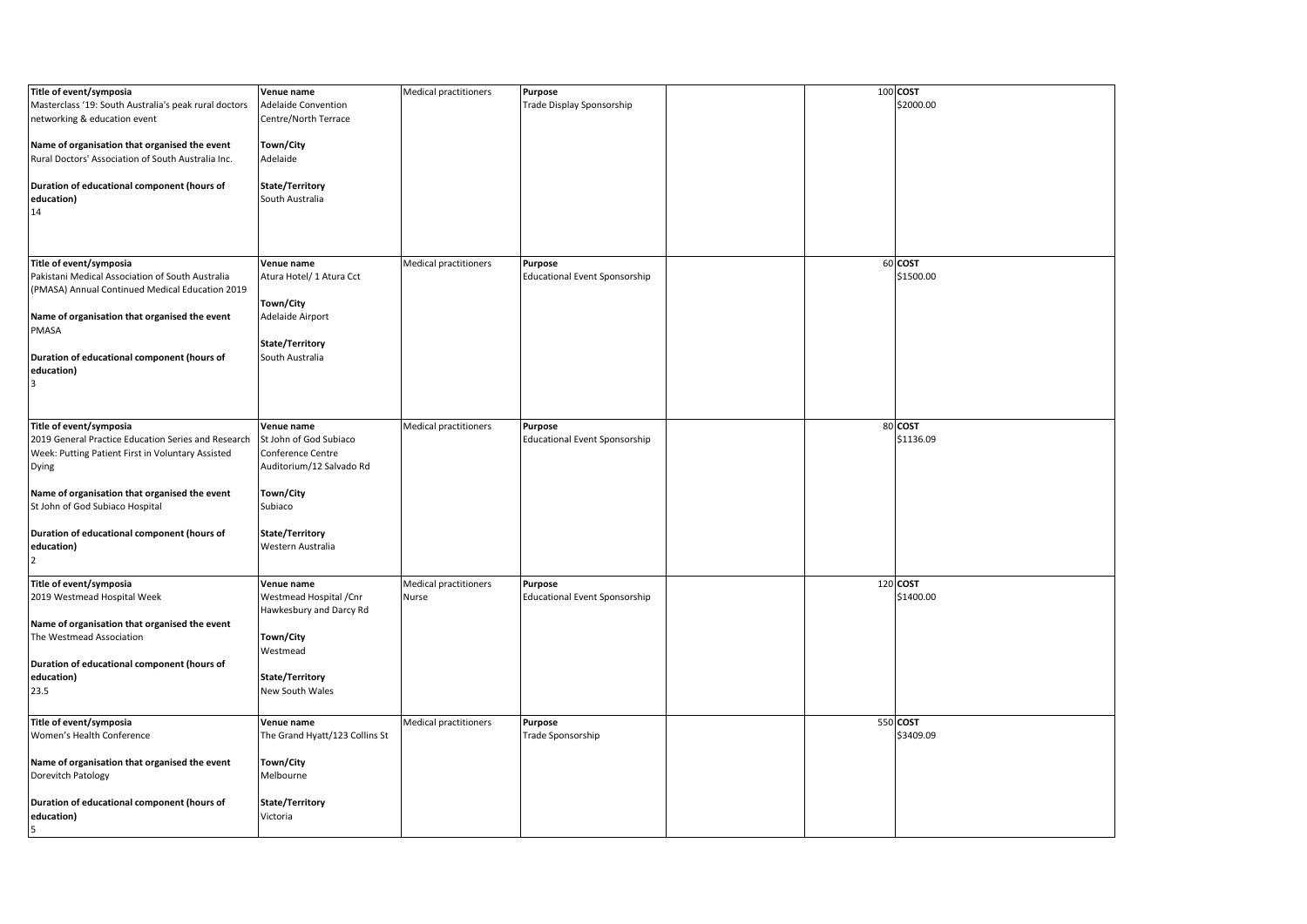| September 2019                                                                      |                                 |                              |                                     |  |            |
|-------------------------------------------------------------------------------------|---------------------------------|------------------------------|-------------------------------------|--|------------|
| Title of event/symposia                                                             | Venue name                      | Nurse                        | Purpose                             |  | 100 COST   |
| Cancer Nurses Society of Australia (CNSA) - Cancer                                  | Pan Pacific Hotel/207 Adelaide  |                              | <b>Bronze Sponsorship</b>           |  | \$2500.00  |
| Nurse Practitioner Specialist Practice Network                                      | Terrace                         |                              |                                     |  |            |
| September Workshop 2019                                                             |                                 |                              |                                     |  |            |
|                                                                                     | Town/City                       |                              |                                     |  |            |
| Name of organisation that organised the event                                       | Perth                           |                              |                                     |  |            |
| CNSA                                                                                |                                 |                              |                                     |  |            |
|                                                                                     | State/Territory                 |                              |                                     |  |            |
| Duration of educational component (hours of                                         | Western Australia               |                              |                                     |  |            |
|                                                                                     |                                 |                              |                                     |  |            |
| education)                                                                          |                                 |                              |                                     |  |            |
| 5.5                                                                                 |                                 |                              |                                     |  |            |
| Title of event/symposia                                                             | Venue name                      | <b>Medical practitioners</b> | Purpose                             |  | 800 COST   |
| Oceanic Palliative Care Conference                                                  | Perth Convention and Exhibition | Nurse                        | Coffee Lounge Sponsorship           |  | \$10909.09 |
|                                                                                     | centre /21 Mounts Bay Rd, Perth |                              |                                     |  |            |
| Name of organisation that organised the event                                       | WA 6000                         |                              | Sponsored the only designated       |  |            |
| Oceanic Palliative care conference                                                  |                                 |                              | coffee lounge available at the      |  |            |
|                                                                                     | Town/City                       |                              | exhibtion. Positioned in a          |  |            |
| Duration of educational component (hours of                                         | Perth                           |                              | promitnent location, and            |  |            |
| education)                                                                          |                                 |                              | provided delegates with coffee      |  |            |
| 25                                                                                  | State/Territory                 |                              | and café style furniture to sit and |  |            |
|                                                                                     | Western Australia               |                              | relax.                              |  |            |
|                                                                                     |                                 |                              |                                     |  |            |
|                                                                                     |                                 |                              |                                     |  |            |
| Title of event/symposia                                                             | Venue name                      | <b>Medical practitioners</b> | Purpose                             |  | 70 COST    |
| Australian and New Zealand Society for Geriatric                                    | Sofitel Hotel/81 Surf Parade    | Nurse                        | Sponsorship Educational Event       |  | \$3000.00  |
|                                                                                     |                                 |                              |                                     |  |            |
| Medicine (ANZSG) QLD Educational Weekend 2019                                       | Town/City                       |                              |                                     |  |            |
|                                                                                     |                                 |                              |                                     |  |            |
|                                                                                     |                                 |                              |                                     |  |            |
| Name of organisation that organised the event                                       | Broadbeach                      |                              |                                     |  |            |
| ANZSG QLD                                                                           |                                 |                              |                                     |  |            |
|                                                                                     | State/Territory                 |                              |                                     |  |            |
| Duration of educational component (hours of                                         | Queensland                      |                              |                                     |  |            |
| education)                                                                          |                                 |                              |                                     |  |            |
|                                                                                     |                                 |                              |                                     |  |            |
|                                                                                     |                                 |                              |                                     |  |            |
|                                                                                     |                                 |                              |                                     |  |            |
| Title of event/symposia                                                             | Venue name                      | <b>Medical practitioners</b> | Purpose                             |  | 30 COST    |
| The Thoracic Society of Australia and New Zealand Ltd Pullman Adelaide/16 Hindmarsh |                                 |                              | Gold Sponsorship                    |  | \$2500.00  |
| (TSANZ) South Australia and Northern Territory                                      | Square                          |                              |                                     |  |            |
| <b>Annual Scientific Meeting</b>                                                    |                                 |                              |                                     |  |            |
|                                                                                     | Town/City                       |                              |                                     |  |            |
| Name of organisation that organised the event                                       | Adelaide                        |                              |                                     |  |            |
| <b>TSANZ</b>                                                                        |                                 |                              |                                     |  |            |
|                                                                                     | State/Territory                 |                              |                                     |  |            |
| Duration of educational component (hours of                                         | South Australia                 |                              |                                     |  |            |
| education)                                                                          |                                 |                              |                                     |  |            |
| 6.5                                                                                 |                                 |                              |                                     |  |            |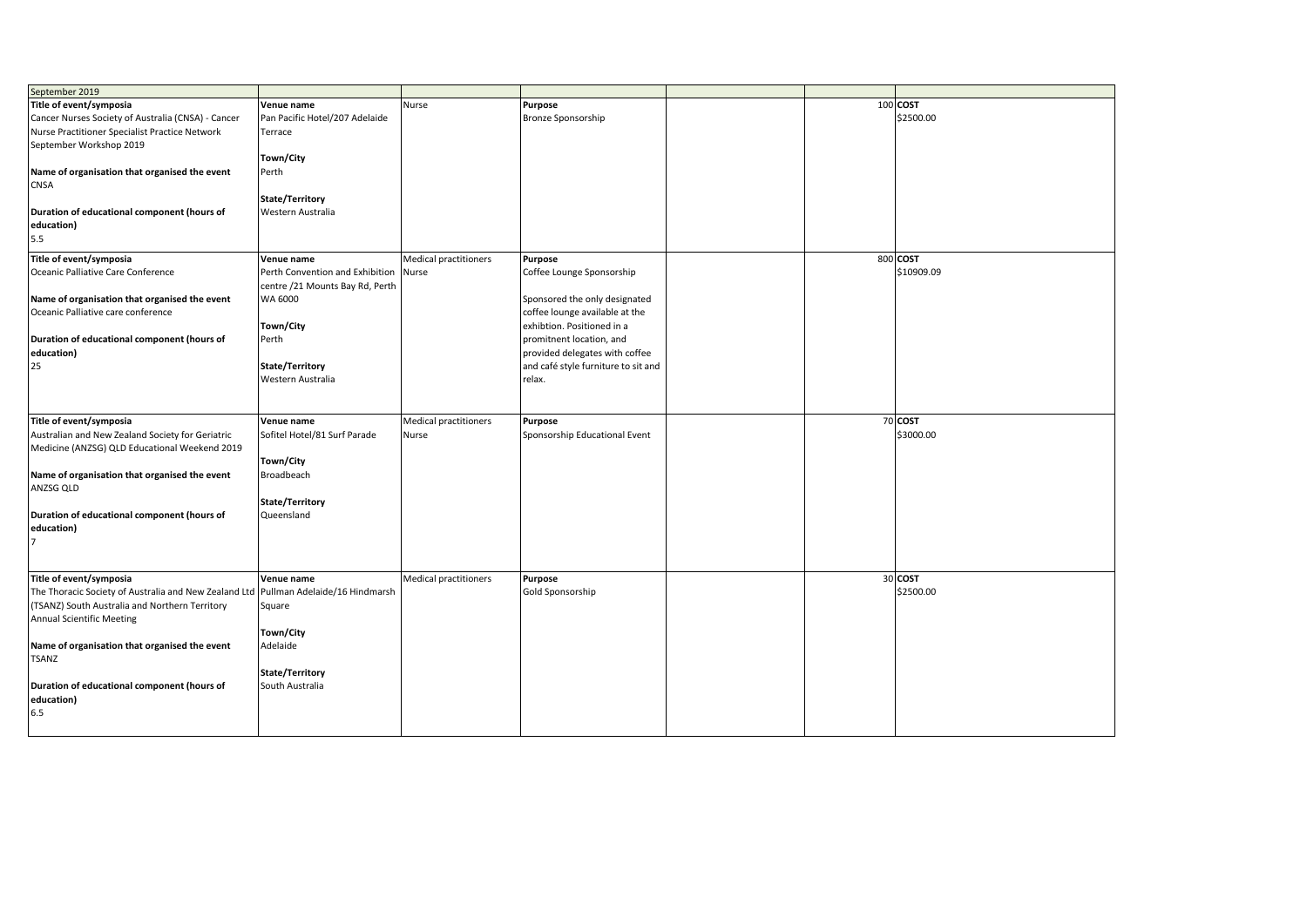| Title of event/symposia                          | Venue name                       | <b>Medical practitioners</b> | Purpose                       |  | 400 COST  |
|--------------------------------------------------|----------------------------------|------------------------------|-------------------------------|--|-----------|
| Urology in General Practice Symposium            | Melbourne Convention &           | Nurse                        | <b>Exhibition Sponsorship</b> |  | \$3272.73 |
|                                                  | Exhibition Centre/1 Convention   |                              |                               |  |           |
| Name of organisation that organised the event    | Centre Pl, South Wharf           |                              |                               |  |           |
| <b>Austin Health</b>                             |                                  |                              |                               |  |           |
|                                                  | Town/City                        |                              |                               |  |           |
| Duration of educational component (hours of      | Melbourne                        |                              |                               |  |           |
| education)                                       |                                  |                              |                               |  |           |
| 5                                                | State/Territory                  |                              |                               |  |           |
|                                                  | Victoria                         |                              |                               |  |           |
|                                                  |                                  |                              |                               |  |           |
|                                                  |                                  |                              |                               |  |           |
| Title of event/symposia                          | Venue name                       | <b>Medical practitioners</b> | Purpose                       |  | 270 COST  |
| Australian and New Zealand Head & Neck Cancer    | Adelaide Convention              | Nurse                        | <b>Exhibition Sponsorship</b> |  | \$3000.00 |
| Society (ANZHNCS) 21st Annual Scientific Meeting | Centre/North Terrace             | Nutritionist/dietician       |                               |  |           |
|                                                  |                                  |                              |                               |  |           |
| Name of organisation that organised the event    | Town/City                        |                              |                               |  |           |
| <b>ANZHNCS</b>                                   | Adelaide                         |                              |                               |  |           |
|                                                  |                                  |                              |                               |  |           |
| Duration of educational component (hours of      | State/Territory                  |                              |                               |  |           |
| education)                                       | South Australia                  |                              |                               |  |           |
| 18                                               |                                  |                              |                               |  |           |
|                                                  |                                  |                              |                               |  |           |
|                                                  |                                  |                              |                               |  |           |
| Title of event/symposia                          | Venue name                       | <b>Medical practitioners</b> | Purpose                       |  | 60 COST   |
| South Australia Heart Cardiac Symposium          | Novotel Barossa Valley Resort/42 |                              | Silver Sponsorship            |  | \$3000.00 |
|                                                  | Pioneer Avenue                   |                              |                               |  |           |
| Name of organisation that organised the event    |                                  |                              |                               |  |           |
| South Australia Heart                            | Town/City                        |                              |                               |  |           |
|                                                  | Rowland Flat                     |                              |                               |  |           |
| Duration of educational component (hours of      |                                  |                              |                               |  |           |
| education)                                       | State/Territory                  |                              |                               |  |           |
| 8                                                | South Australia                  |                              |                               |  |           |
|                                                  |                                  |                              |                               |  |           |
| October 2019                                     |                                  |                              |                               |  |           |
| Title of event/symposia                          | Venue name                       | Medical practitioners        | Purpose                       |  | 100 COST  |
| Urological Society of Australia & New Zealand -  | Fenix Event/ 680 Victoria St     | Nurse                        | <b>Exhibition Sponsorship</b> |  | \$2000.00 |
| Victorian Scientific Meeting                     |                                  |                              |                               |  |           |
|                                                  | Town/City                        |                              |                               |  |           |
| Name of organisation that organised the event    | Richmond                         |                              |                               |  |           |
| Royal Australasian College of Surgeons           |                                  |                              |                               |  |           |
|                                                  | State/Territory                  |                              |                               |  |           |
| Duration of educational component (hours of      | Victoria                         |                              |                               |  |           |
| education)                                       |                                  |                              |                               |  |           |
| 6                                                |                                  |                              |                               |  |           |
|                                                  |                                  |                              |                               |  |           |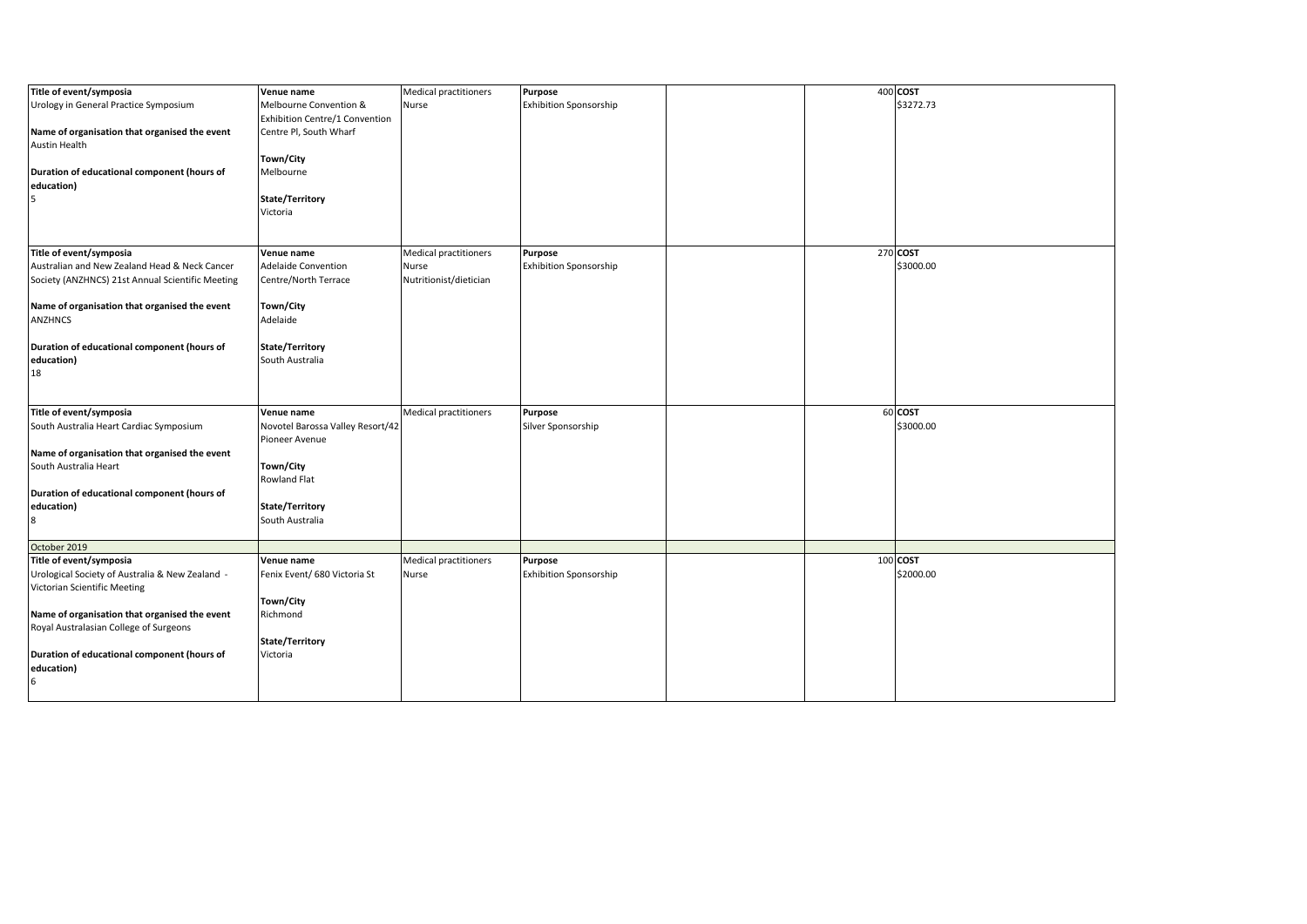| Title of event/symposia                                    | Venue name                       | Medical practitioners        | Purpose                              |                         | 1000 COST               |
|------------------------------------------------------------|----------------------------------|------------------------------|--------------------------------------|-------------------------|-------------------------|
| <b>HealthCert Brisbane</b>                                 | <b>Brisbane Convention &amp;</b> | Pharmacist                   | Bronze Sponsorship                   |                         | \$3681.83               |
|                                                            | Exhibition Centre, South         | Nurse                        |                                      |                         |                         |
| Name of organisation that organised the event              | Bank/Merivale St & Glenelg       |                              |                                      |                         |                         |
| HealthCert                                                 | Street, South Brisbane           |                              |                                      |                         |                         |
|                                                            |                                  |                              |                                      |                         |                         |
| Duration of educational component (hours of                | Town/City                        |                              |                                      |                         |                         |
| education)                                                 | <b>Brisbane</b>                  |                              |                                      |                         |                         |
| 12                                                         |                                  |                              |                                      |                         |                         |
|                                                            | State/Territory                  |                              |                                      |                         |                         |
|                                                            |                                  |                              |                                      |                         |                         |
|                                                            | Queensland                       |                              |                                      |                         |                         |
| Title of event/symposia                                    | Venue name                       | Medical practitioners        | Purpose                              | Food and beverage costs | 18 COST                 |
| GenesisCare Journal Club Meeting                           | Hellenic Republic KEW/26         |                              | <b>Educational Event Sponsorship</b> | \$1160.36               | \$1524.00               |
|                                                            | Cotham Rd                        |                              |                                      |                         |                         |
| Name of organisation that organised the event              |                                  |                              |                                      |                         | Food and beverage costs |
| GenesisCare                                                | Town/City                        |                              |                                      |                         | \$1160.36               |
|                                                            |                                  |                              |                                      |                         |                         |
|                                                            | Kew                              |                              |                                      |                         |                         |
| Duration of educational component (hours of                |                                  |                              |                                      |                         | <b>Venue Hire</b>       |
| education)                                                 | State/Territory                  |                              |                                      |                         | \$363.64                |
| $\overline{2}$                                             | Victoria                         |                              |                                      |                         |                         |
| Title of event/symposia                                    | Venue name                       | <b>Medical practitioners</b> | Purpose                              |                         | 15 COST                 |
| Educational Event: Immunotoxicity in Cancer Pain           | Wimmera Cancer Center/83         | Nurse                        | <b>Educational Event Sponsorship</b> |                         | \$1500.00               |
| Patients and Pain Medication                               | <b>Baillie Street</b>            |                              |                                      |                         |                         |
|                                                            |                                  |                              |                                      |                         |                         |
| Name of organisation that organised the event              | Town/City                        |                              |                                      |                         |                         |
| Western Victoria Primary Health Network                    | Horsham                          |                              |                                      |                         |                         |
|                                                            |                                  |                              |                                      |                         |                         |
| Duration of educational component (hours of                | State/Territory                  |                              |                                      |                         |                         |
| education)                                                 | Victoria                         |                              |                                      |                         |                         |
|                                                            |                                  |                              |                                      |                         |                         |
|                                                            |                                  |                              |                                      |                         |                         |
|                                                            |                                  |                              |                                      |                         |                         |
| Title of event/symposia                                    | Venue name                       | <b>Medical practitioners</b> | <b>Purpose</b>                       |                         | 80 COST                 |
| Western Australia Cancer Education Meeting Series          | The University Club of Western   |                              | <b>Educational Event Sponsorship</b> |                         | \$629.89                |
| 2019                                                       | Australia/Entrance 1 Hackett Dr  |                              |                                      |                         |                         |
|                                                            |                                  |                              |                                      |                         |                         |
| Name of organisation that organised the event              | Town/City                        |                              |                                      |                         |                         |
| Western Australian Clinical Oncology Group (WACOG) Crawley |                                  |                              |                                      |                         |                         |
|                                                            |                                  |                              |                                      |                         |                         |
| Duration of educational component (hours of                | State/Territory                  |                              |                                      |                         |                         |
| education)                                                 | Western Australia                |                              |                                      |                         |                         |
| $\overline{2}$                                             |                                  |                              |                                      |                         |                         |
|                                                            |                                  |                              |                                      |                         |                         |
|                                                            |                                  |                              |                                      |                         |                         |